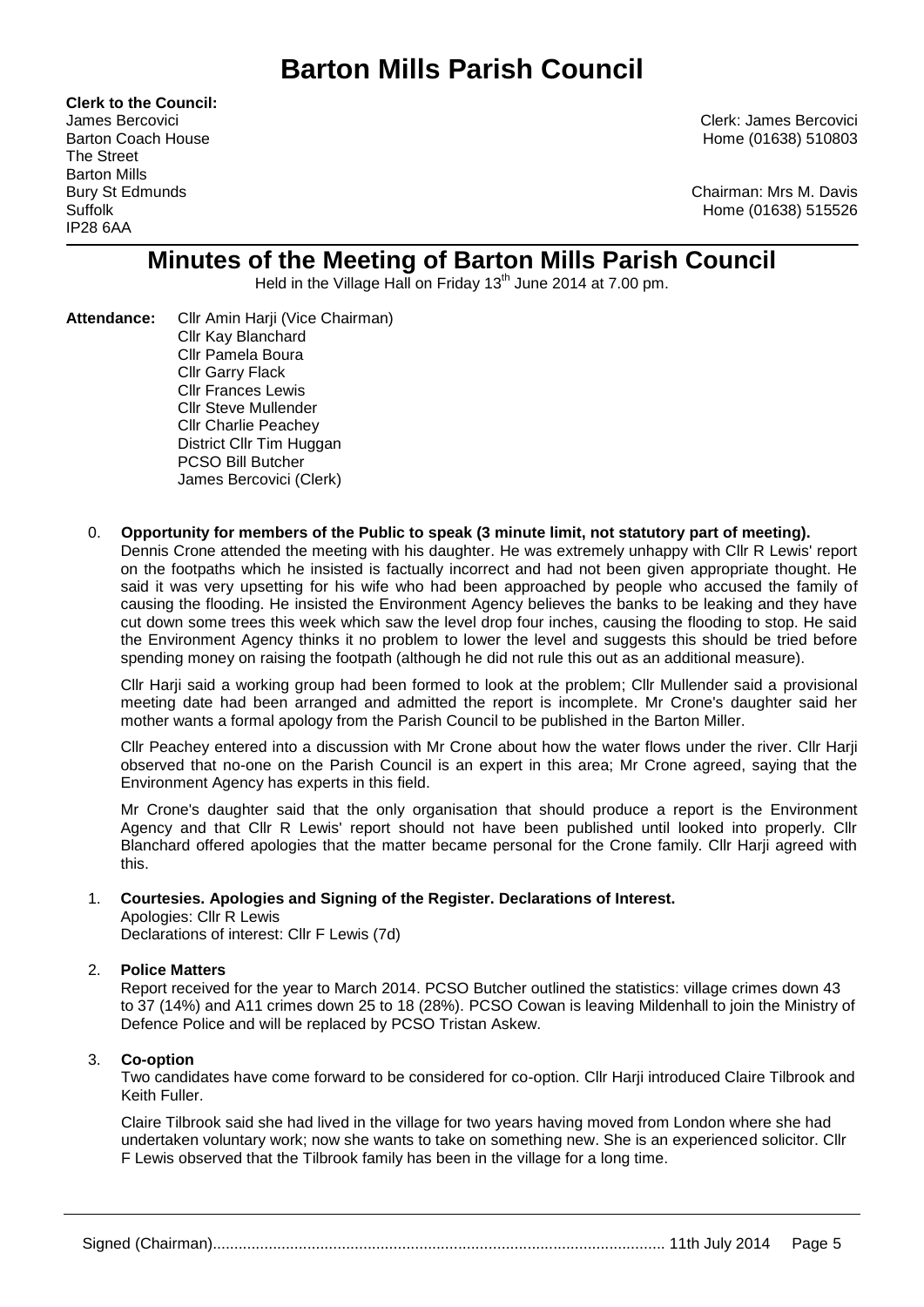Keith Fuller said he had lived in the village since 2008 and works in Cambridge as a buildings surveyor. He is keen to maintain the fabric of the village. Cllr F Lewis said he had been involved in the recent scarecrow festival.

The candidates were invited to withdraw from the meeting so that discussion could take place. Merits of both candidates were acknowledged before Cllr Peachey proposed the co-option of Keith Fuller: six in favour.

## 4. **Minutes of the meeting held on 9 th May 2014**

Cllr Boura proposed agreeing the minutes: all in favour.

#### 5. **Matters arising and pending**

a. Field and car parking. *Cllr Boura had asked to review the subject of matting on the field for the overflow car park and around the tree seat. Note: at the February meeting, the Parish Council rejected the idea of replacing the Jubilee gate; Cllr Waters had already allocated £1,000 of his locality budget to this and needs to be able to allocate it for another Parish Council project.*

*Cllr Boura said matting is needed to prevent further deterioration of the field where overflow parking occurs. She was concerned about the entrance to the car park but the Clerk was able to advise that this is included in the soakaway job so should be done soon. Cllrs R Lewis and Boura agreed to plan the area. Cllr Boura said she thought the cost would be around £350 but would get an up-to-date price. Cllr Harji suggested getting a double strip as originally planned.*

*Cllr Peachey suggested field repairs for the locality budget. The Clerk thought this could be problematic as the grants are usually for capital projects. Cllr R Lewis suggested upgrading of the playing surface. The Clerk agreed to pursue prices for seeding and fertilising. Cllr Peachey thought more should be budgeted for the maintenance of the field.*

*It was agreed to purchase 2 rolls of grass protection matting (2m x 20m) and the appropriate quantity of pegs in order to re-inforce the grass surface inside the gate and around the Jubilee seat. The cost of this will be about £750. The matting will be laid by a working party to be organised by Cllr Pamela Boura on a Saturday in May. Some topsoil and seeding is also needed to improve the field and it was agreed to ask Cllr James Waters if he will fund these improvements from his locality budget instead of*  the new gates which are not currently required. Cllr Boura suggested deferring this to June as there *would be another car boot sale and the Scarecrow Festival in early June*.

Cllr Boura said that two 20x2 metre rolls of matting from Sure Green in Braintree, including 100 pins, together with an additional three packs of pins would cost £661.75 plus VAT, including delivery. She proposed ordering this to be delivered to the field: all in favour.

*John Squires has confirmed that he will complete the painting of the swings and the repairs to the seats.* 

*The Clerk was asked to chase up the soakaway and the repairs to the access to the field.* He has tried calling and email the contractor but without response. He said he would email County Cllr Waters about this. Cllr Harji said he would ask Matt Wilson if he is able to install the memorial bench soon.

- b. Street lighting. *Pearce and Kemp are progressing the quote and Cllr Boura had a site meeting with them on Tuesday 11th March. She reported that she is still waiting for the price of the lantern but Pearce & Kemp has the price for the connection by UK Power.* No progress.
- c. Footpath. *Cllr Flack said the flooding problem still needs to be sorted out. Cllr Peachey said this is an ongoing problem that needs a permanent solution. Cllr R Lewis asked if this is a job for the Environment Agency. Cllr Peachey said it is. Cllr Boura suggested a boardwalk along the problem stretch. Cllr R Lewis said he would look at it with Cllr Peachey. He produced a report which was emailed to councillors in advance of the meeting. Cllr Mullender outlined Cllr R Lewis' findings, summarising them to be a blocked pipe under the garden of Riverside House. Cllr Peachey agreed to join a working party on this. Cllr Waters said he had forwarded Cllr R Lewis' report to Guy Smith and Mildenhall Parish Council. He acknowledged that, with the decreased bus service, the footpath was used more than before. He said he had a quality of life budget which could be used to help. Cllr Mullender said he thought the focus should be on the pipe first and to look at other solutions after that. Cllr Harji asked Cllr Mullender to organise a working party with Cllr R Lewis and others.*

The Clerk received a complaint about this report from Mr Crone which he forwarded to all councillors (see 0). Cllr Boura asked how councillors wanted to respond to the complaint. Cllr F Lewis said that Cllr R Lewis should apologise for the tone of his report. Cllr Harji said he would discuss this with Cllr R Lewis.

d. Standing Orders. Cllr Boura had suggested it would be appropriate to review these at the June meeting. The Clerk has forwarded the current standing orders together with new model standing orders to all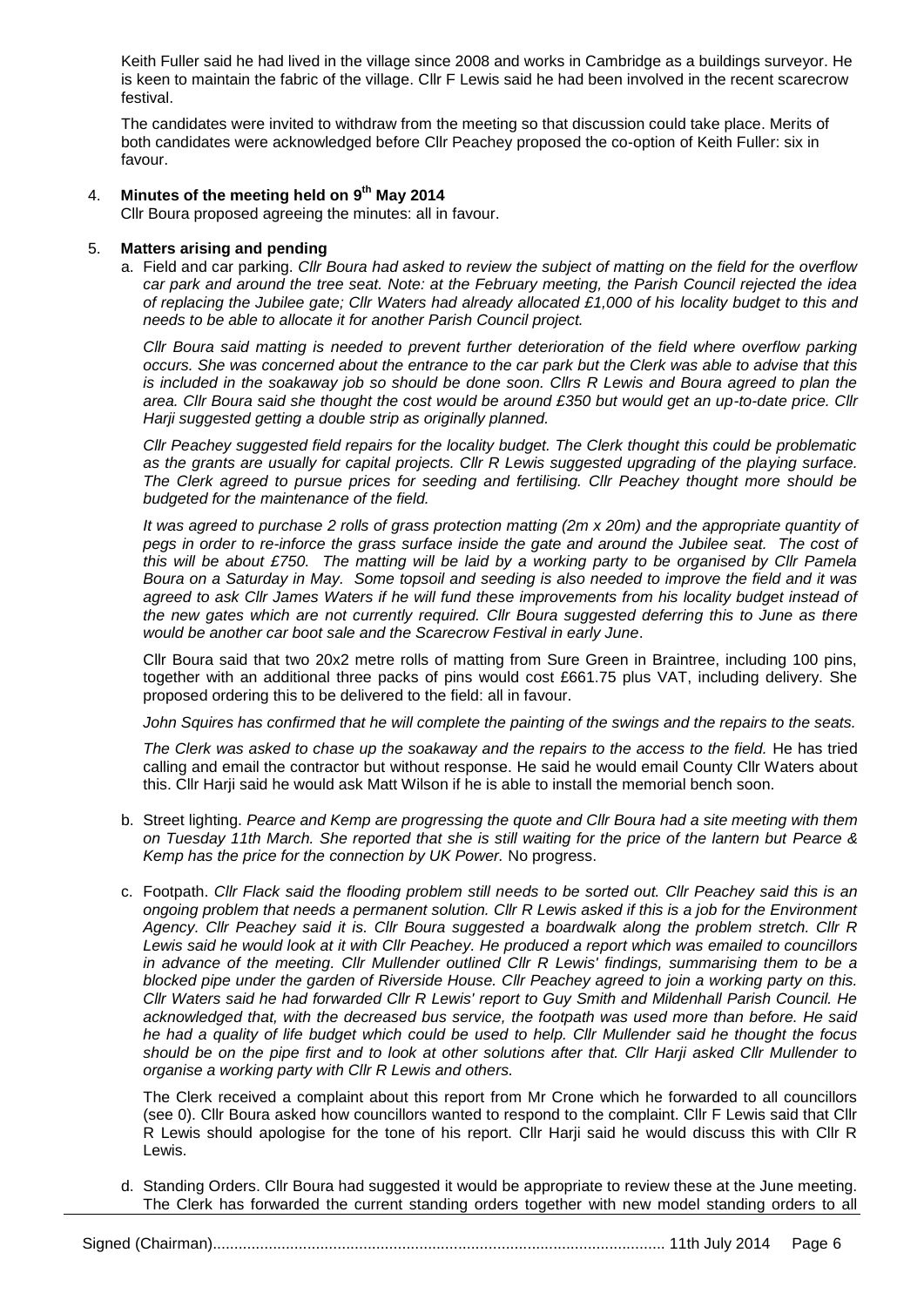councillors. Cllr Harji said there is no need to read through the documents; Cllr Mullender asked if this is urgent. Cllr Boura suggested she prepares a draft. The Clerk said he would email the documents to Cllr Fuller.

### 6. **Reports from the District Councillor**

Cllr Huggan's report is filed with the minutes. He added that he has a new locality budget of £2500 available and would welcome applications except from parish councils. Capital projects are preferred but there may be a way around this in some cases. Cllr Mullender suggested organisations should be informed of this.

Cllr Boura enquired about the position with the proposed development on Church Lane Close as she believed the consent has expired. Cllr Huggan said he thought Flagship had not been successful in raising all the money needed for this; he said he would make enquiries.

#### 7. **Finance - Standard Payments for approval (inc. VAT)**

a. £294.00 Clerk's net salary (May 2014) – chq. 1291

b. £73.50 HMRC (PAYE May 2014) – chq.<br>c. £25.96 Clerk's expenses (May 2014) - ch

£25.96 Clerk's expenses (May 2014) - chq. 1291

Cllr Boura proposed agreeing the standard payments: all in favour.

#### **Special Payments for approval (inc. VAT)**

d. £12.00 F Lewis (barrier tape) - chq. 1292

e. £375.00 OPGS (grass cutting: April/May) - chq. 1293

Cllr Boura enquired about the need for barrier tape; Cllr F Lewis explained this concerned car boot sale arrangements. Cllr Mullender proposed agreeing the special payments: all in favour (except Cllr F Lewis who abstained).

#### **Receipts**

f. £50 St Mary's Church (donation re. car boot sale)

#### 9. **Planning.**

Note - *ITALICS: Parish Council comments passed to Forest Heath DC.* **Bold: Forest Heath DC decision**

#### **General and for consideration:**

#### **Forest Heath decisions.Awaiting Forest Heath decisions and pending appeals**

- a. AP/14/0014/REF APPEAL AGAINST REFUSAL Ref. DC/14/0146/FUL 36 Mildenhall Road: Erection of a one-and-a-half storey dwelling and alterations to vehicular access. Previously, Cllr Boura thought this overdevelopment of the site. Cllr F Lewis agreed. Cllr R Lewis decided to declare an interest; Cllr F Lewis followed suit. Cllr Boura proposed objecting on the grounds of overdevelopment of the site and because the layout is not in keeping with the rest of Mildenhall Road: three in favour, two against. REFUSED. Cllr Boura proposed no changes: all in favour (Cllrs Mullender and F Lewis abstained).
- b. DC/13/0927/OUT Land South Of Worlington Road: Outline application residential development of up to 78 dwellings with creation of new vehicular access (Major Development and Departure from the Development Plan). *Note: plans had not been received in time for the January meeting. Cllrs F Lewis and R Lewis declared interests. Cllr Boura suggested that if the plans were the same as those discussed in December, the comments submitted by her and Cllr Harji could be submitted to FHDC but, if they are different in any way, an extension could be asked for. Cllr R Lewis thought the plans should be considered properly at the next meeting. He thought the public should be notified of this in the Barton Miller and that the plans should be available for the public to view from 6.45pm before the start of the meeting.* The Parish Council has received strong objections from some local residents: Leonard Laker of Worlington Road and David Little of the Old Station.

Note: this item was brought forward to the beginning of the meeting (after item 0). Cllr Boura thought there are two independent issues: the development of the field, creating a suburb of Mildenhall, linking Barton Mills with Worlington. Second, the plans themselves. Cllr Peachey said he opposes the proposal as it is outside the development line (Cllr F Lewis said the Parish Council had agreed this policy several years before).Cllr Peachey said, also, that this is good agricultural land which is needed. Cllr Harji thought that if other proposals had been rejected because they are outside the development line then this should be rejected as well; on the other hand, he could see the need for more houses. One local resident commented that she had applied for permission to develop on her land and had been told 'no' categorically. Cllr R Lewis outlined FHDC's need to build outside the development line if there is a strategically good reason. Cllr Waters said FHDC has no 5 year land supply and will find itself 700-800 houses short. The Clerk outlined Mr Laker's letter objecting to the application. Mrs Laker expressed particular concern about the pedestrian access. She said she had witnessed three accidents on Station Road in the last three years.